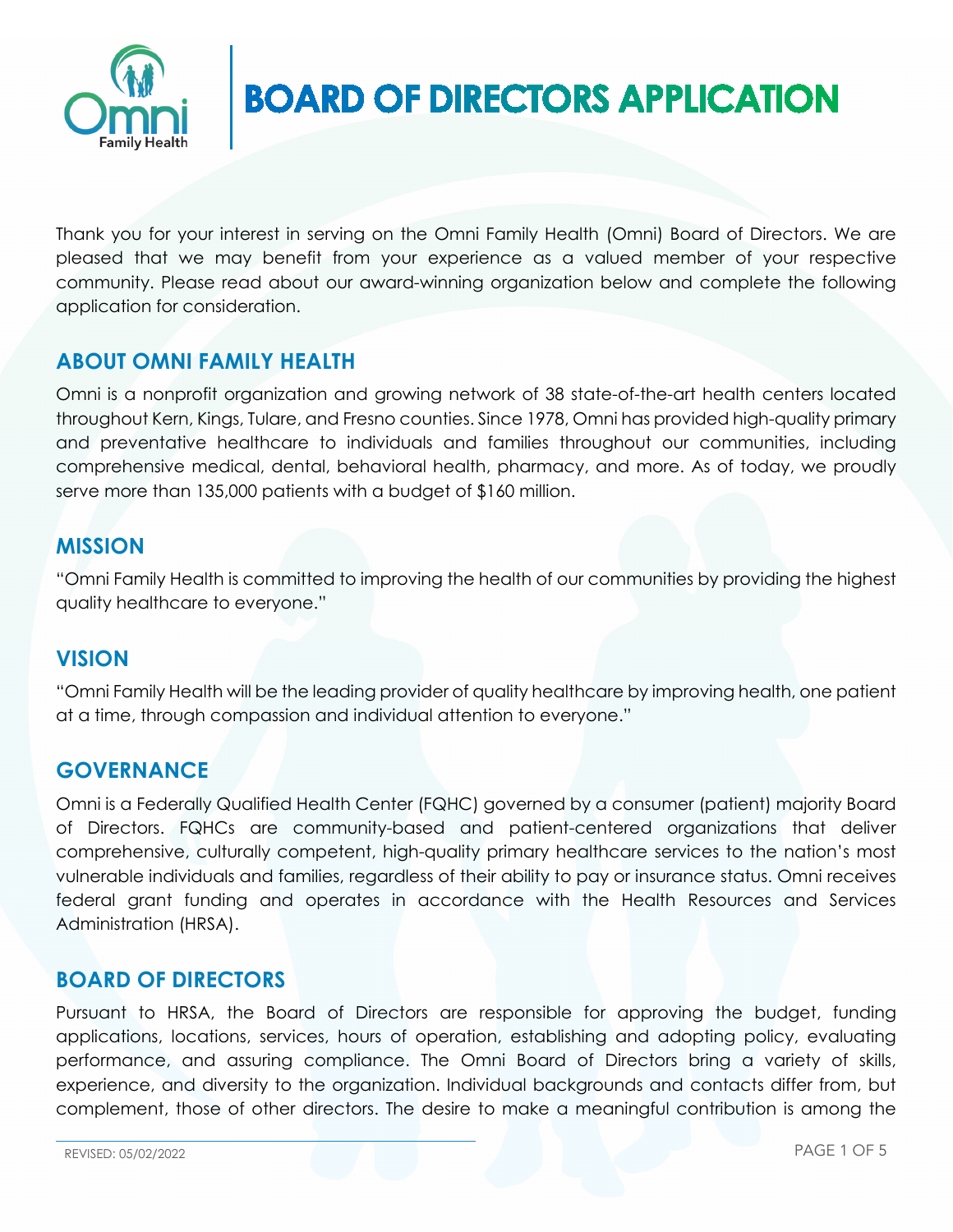greatest asset that board members bring to their role as organizational leaders. The corporation is fortunate to have such talented people who devote countless hours of their time to selfless acts that reflect the true meaning of the volunteer spirit.

In accordance with the Omni Bylaws, Board of Directors meet the first Tuesday of every month at 5:30 p.m., unless otherwise scheduled. Board of Directors committees include executive, quality improvement and compliance, finance, scholarship, nominating, bylaws, personnel, and audit.



**Manuel G. Flores** Chairman



**Ruben Garcia** Vice-Chair



**Yolanda Chacon-Serna Secretary** 



**David Brust Treasurer** 



**Susan Watkins Director** 



**Kassandra Biviano Director** 



**Irma Montemayor Director** 



**Dr. William Nyitray Director** 



**Dr. John Sanchez Director** 



**Richard Sepulveda Director** 

## **CHIEF EXECUTIVE OFFICER**



Francisco L. Castillon, MPA has been serving as the Chief Executive Officer (CEO) of Omni since May 2011, following his role as interim CEO since October 2010. Mr. Castillon is a mission-driven and well respected executive with more than 30 years of experience working at FQHCs. The Board of Directors is responsible for the selection of, oversight, and performance of the CEO. Under the general direction of the Board of Directors, the CEO is responsible for the oversight and day-to-day administrative operations of Omni, assuring compliance, effectiveness, and

efficiency. Mr. Castillon prides himself on developing meaningful and collaborative relationships with the Board of Directors to achieve the mission, vision, and strategic goals of the corporation.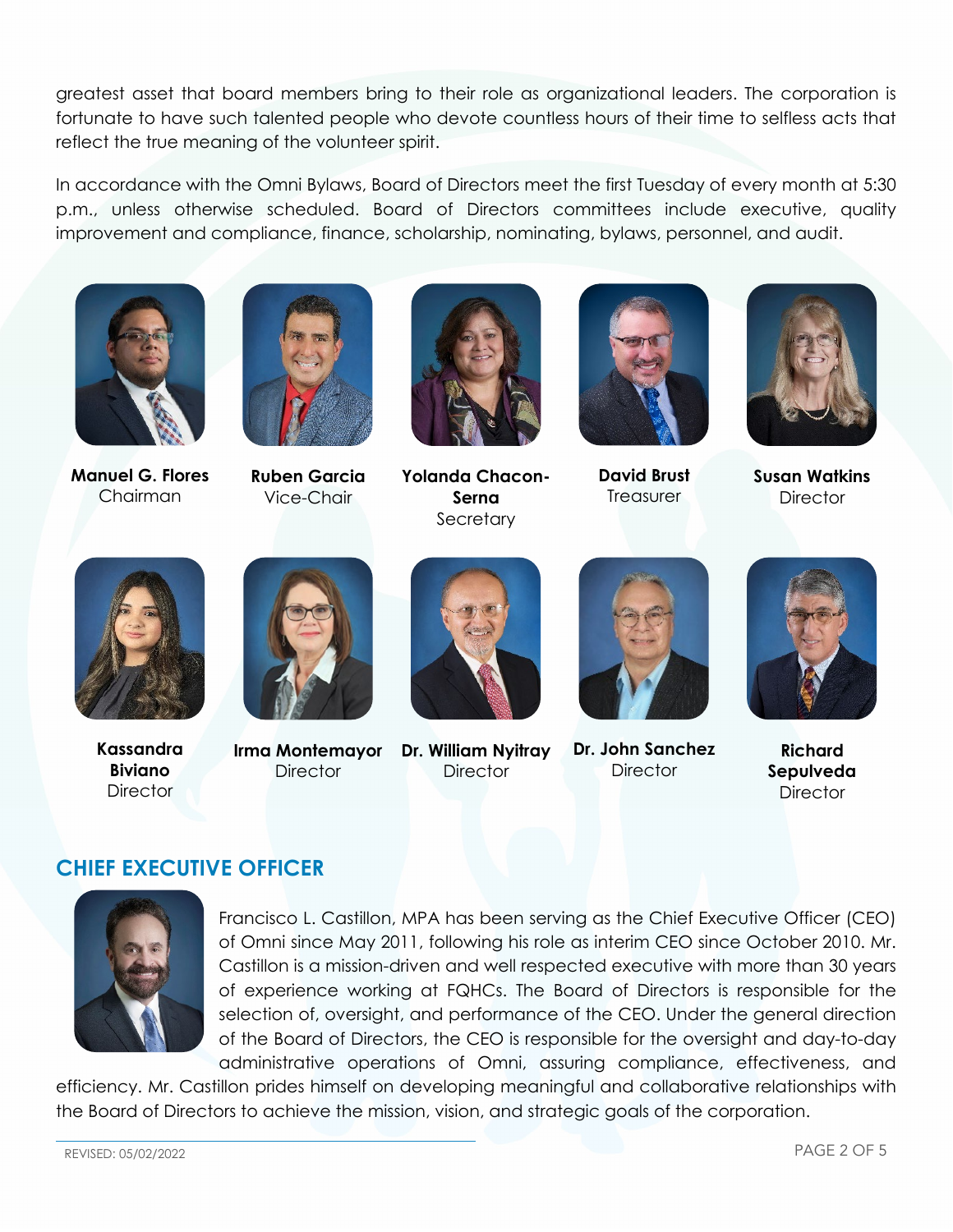## **PERSONAL INFORMATION**

As a potential Board of Directors candidate for Omni Family Health, the corporation requires personal information to conduct a background check in alignment with HRSA regulations and local, state, and federal law. Please complete the below information and questions:

| Name: Name                          |                                                                                                                                                                                                                                |
|-------------------------------------|--------------------------------------------------------------------------------------------------------------------------------------------------------------------------------------------------------------------------------|
|                                     | Date of Birth: Contact Contact Contact Contact Contact Contact Contact Contact Contact Contact Contact Contact Contact Contact Contact Contact Contact Contact Contact Contact Contact Contact Contact Contact Contact Contact |
|                                     |                                                                                                                                                                                                                                |
|                                     |                                                                                                                                                                                                                                |
|                                     |                                                                                                                                                                                                                                |
|                                     |                                                                                                                                                                                                                                |
| the contract of the contract of the | Please list your areas of expertise (i.e. healthcare, nonprofit, finance):                                                                                                                                                     |
|                                     |                                                                                                                                                                                                                                |
|                                     |                                                                                                                                                                                                                                |
|                                     |                                                                                                                                                                                                                                |
|                                     |                                                                                                                                                                                                                                |
|                                     |                                                                                                                                                                                                                                |
| <b>QUESTIONNAIRE</b>                |                                                                                                                                                                                                                                |
|                                     | Have you ever served on a Board of Directors? $\circ$ Yes $\circ$ No                                                                                                                                                           |
|                                     |                                                                                                                                                                                                                                |
|                                     |                                                                                                                                                                                                                                |
|                                     |                                                                                                                                                                                                                                |
|                                     |                                                                                                                                                                                                                                |
| <u>If yes, please describe:</u>     |                                                                                                                                                                                                                                |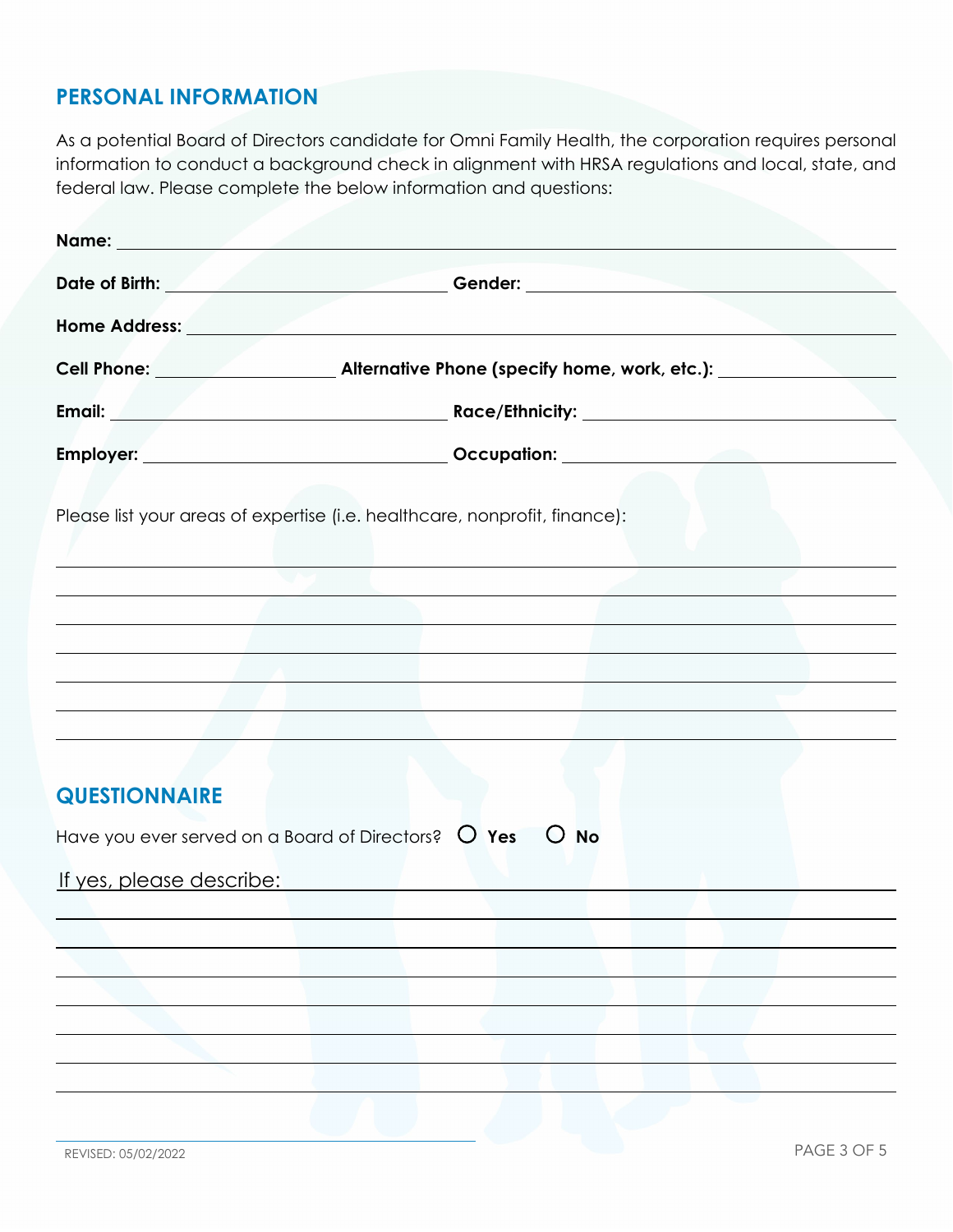Why are you interested in serving on the Omni Family Health Board of Directors?

What is your current or past involvement in community activities?

## **REPRESENTATION**

| Do you work in Omni's service area (Kern, Kings, Tulare, or Fresno counties)? $O$ Yes $O$ No      |  |
|---------------------------------------------------------------------------------------------------|--|
| Are you an Omni patient? $\bigcirc$ Yes $\bigcirc$ No If yes, at which health center?             |  |
| If you are not a current Omni patient, are you interested in becoming one? $\circ$ Yes $\circ$ No |  |

As defined by HRSA, special populations include migrant and seasonal agricultural workers, homeless individuals, and residents of public housing. At Omni, we proudly serve everyone; however, we receive additional grant funding to support migrant and seasonal agricultural workers throughout California's Central Valley. Do you currently represent Omni's special population of migrant and seasonal agricultural workers (i.e. is this your occupation, does your occupation provide support services to migrant and seasonal agricultural workers, are you part of an advocacy group supporting migrant and seasonal agricultural workers)?  **Yes No**

Do you receive more than 10% of your annual income from the healthcare industry?  $\circ$  Yes  $\circ$  No